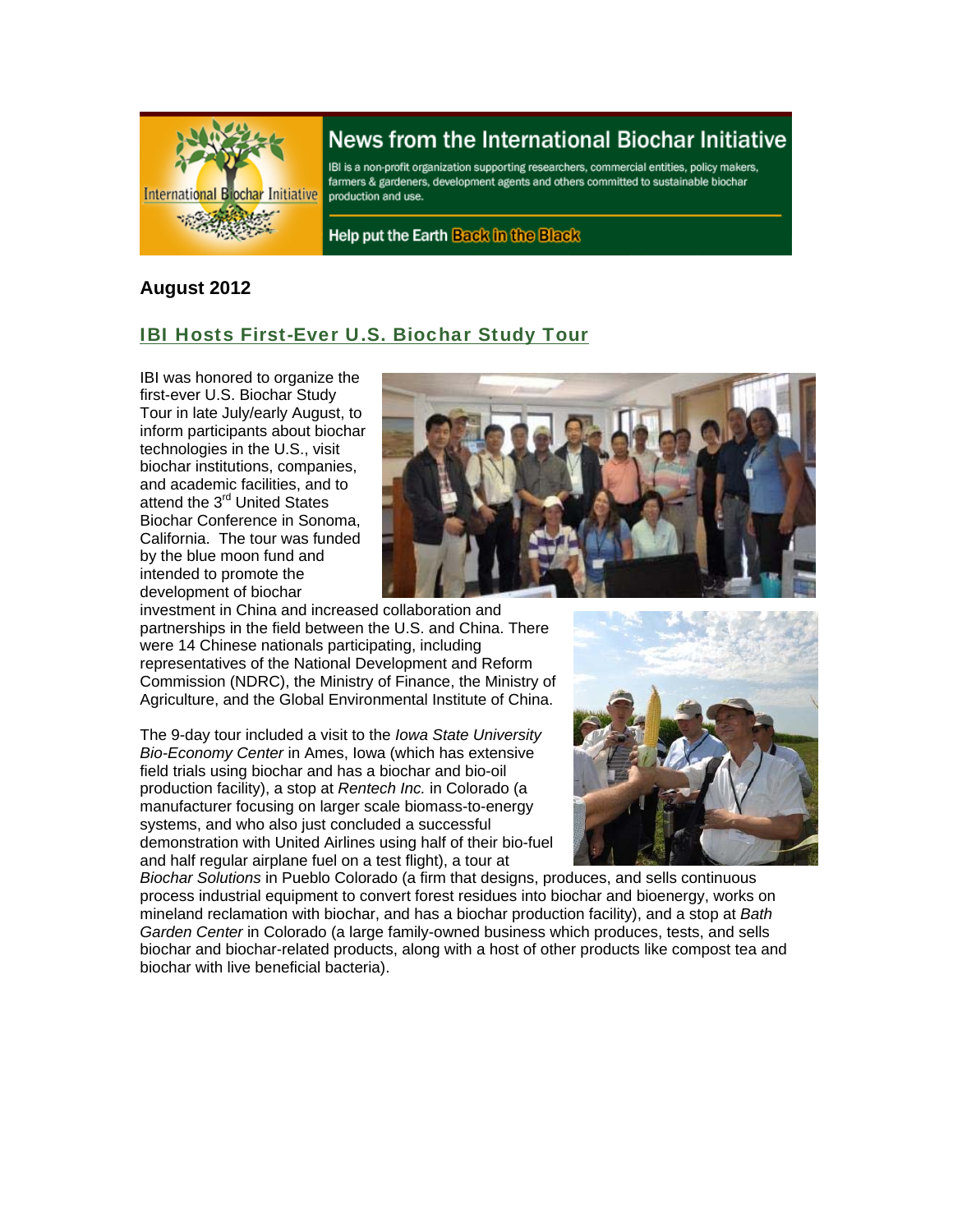The tour participants also spent a day in San Francisco, CA and then attended the  $3<sup>rd</sup>$  U.S. Biochar Conference held in Sonoma, CA. Four members of the Chinese tour group presented recent research in a session specifically devoted to biochar development in China (link to: http://2012.biochar.us.com/225/specialpresentations-chinese-delegation). The group also met with key biochar players in the U.S. (and internationally), including with Dr. Isabel Lima, a research chemist with the Agricultural Research Service at the United States Department of Agriculture (USDA). Dr. Lima is an expert in poultry litter biochar (PLB) production and testing, and has filed patents for varied uses of PLB.

Since its inception in 2006, IBI has been leading global efforts to identify and deliver the highestpriority needs of the biochar industry for successful global commercialization and impact – and this tour is a testament to IBI's role in leading the charge.

## Biochar Carbon Stability Test for Carbon Market Protocol Development: Update



Continuing our efforts towards advancing the development of biochar systems, the International Biochar Initiative is continuing work on the development of a Stable Biochar Carbon Test Methodology for the biochar offset protocol for carbon markets.

One of the most relevant characteristics of biochar is its long-term stability in soil, which is determinant for its potential as a strategy for climate change mitigation, among other benefits. IBI is leading an effort to identify a test methodology to assess and quantify the stability of carbon contained in biochar when applied to soil. This effort, called Biochar Carbon Stability Test, has the objective of developing a methodology to test for the amount of stable carbon in biochar with at least 100-year residence time in soil (with 100 years being the pro forma definition of permanence in the Kyoto Protocol, therefore applied to all carbon exchange mechanisms under its mandate, as well as to most voluntary carbon markets and carbon offset registries).

The Expert Panel that is leading this effort with IBI has now defined the basic structure and content of a methodology document, of which the core is related to the methodologies to measure the labile and stable fractions in biochar. The panel also developed a matrix summarizing 28 methodologies found in literature that may be suited to determine biochar stability.

A set of criteria to quantitatively value the methodologies found in peer-reviewed literature has also been proposed and the resulting matrix is serving to further assess these methodologies and/or some combination of them for use in the Biochar Carbon Offset Protocol.

A discussion of whether the test methodology could address possible multiple uses of biochar (i.e., beyond its use as a soil amendment) resulted in the conclusion by the Expert Panel that the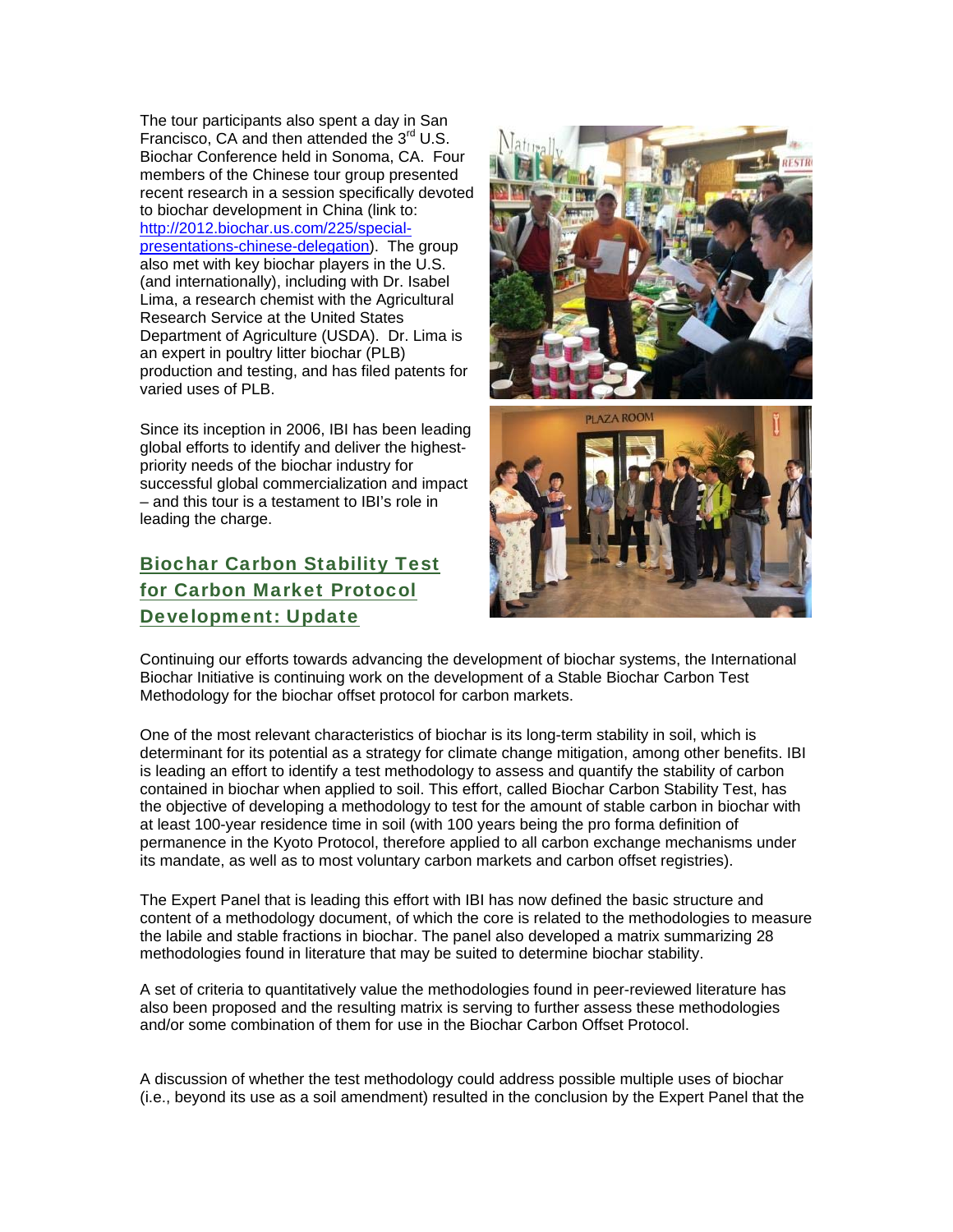test methodology will apply solely to biochar that is used as a soil amendment, since other uses would increase complexity of the protocol and the test methodology, and most other uses have not been sufficiently well studied at this point in time.

The Expert Panel is on target to deliver a methodology to the Biochar Protocol Development Team by mid-September, as originally planned. Once the methodology is fully incorporated into the draft Protocol, and all other elements of the Protocol are concluded, IBI and its project partners that are developing the Protocol will announce a public review period, including webinars to review the draft protocol and to seek comments and answer questions.

### IBI Biochar Certification Program Announcements

Next month, IBI will be ramping up its internal testing of the IBI Biochar Certification Program tools and consumer registration webpages. This program is based on the testing requirements specified in the *International Biochar Initiative (IBI) Standardized Product Definition and Product Testing Guidelines for Biochar That Is Used in Soil* (published in May, 2012) (http://www.biocharinternational.org/characterizationstandard). The Biochar Certification Program and program documents will undergo a final legal review before the program is launched (launch date anticipated in October 2012). Within the next month we



will post the IBI Biochar Certification Program portal on our website, which will contain all program and background materials that biochar manufacturers will need to certify their biochar through an online registration and certification process. We have also finalized and registered the Biochar Certification Program's unique seal with the US Patent and Trademark Office. Stay tuned for more information on how producers can assist us in delivering a clear, efficient process by participating in upcoming testing of the Biochar Certification Program process so that we can to ensure a user-friendly, application process.

For questions or further inquiries regarding the IBI Biochar Certification Program, please contact us at certification@biochar-international.org.

## IBI Biochar Sustainability Guidelines Update

Last month, IBI announced the beginning of an international, public process to develop sustainability guidelines for biochar systems, beginning with a draft set of guiding principles for the biochar community. We would like to thank all who have contributed their excellent comments and reviews of the initial draft Sustainability Principles document. In September, we will conduct a public survey to collect input the development of the proposed Biochar Sustainability Guidelines, including the draft principles; identification of existing sustainability metrics and certifications of use to biochar systems; opinions on the most useful biochar system case studies; and identification of knowledge gaps. We will announce the survey in a special mailing in early September. In the meantime, IBI invites you to review the current documents on the IBI Sustainability Page http://www.biochar-international.org/sustainability. Please send your comments at any time to: SustainableBiochar@gmail.com.

IBI staff presented the draft Sustainability Principles and the overall Biochar Sustainability Guidelines process overview and timeline at the U.S. Biochar Initiative conference in California in July. The general feedback from the conference attendees was that biochar sustainability guidelines are very much needed, and many businesses are already engaged in establishing sustainable practices and seeking sustainability certification for their biomass feedstocks, in particular. Sharing the panel with IBI was John Miedema of Pacific Northwest Biochar and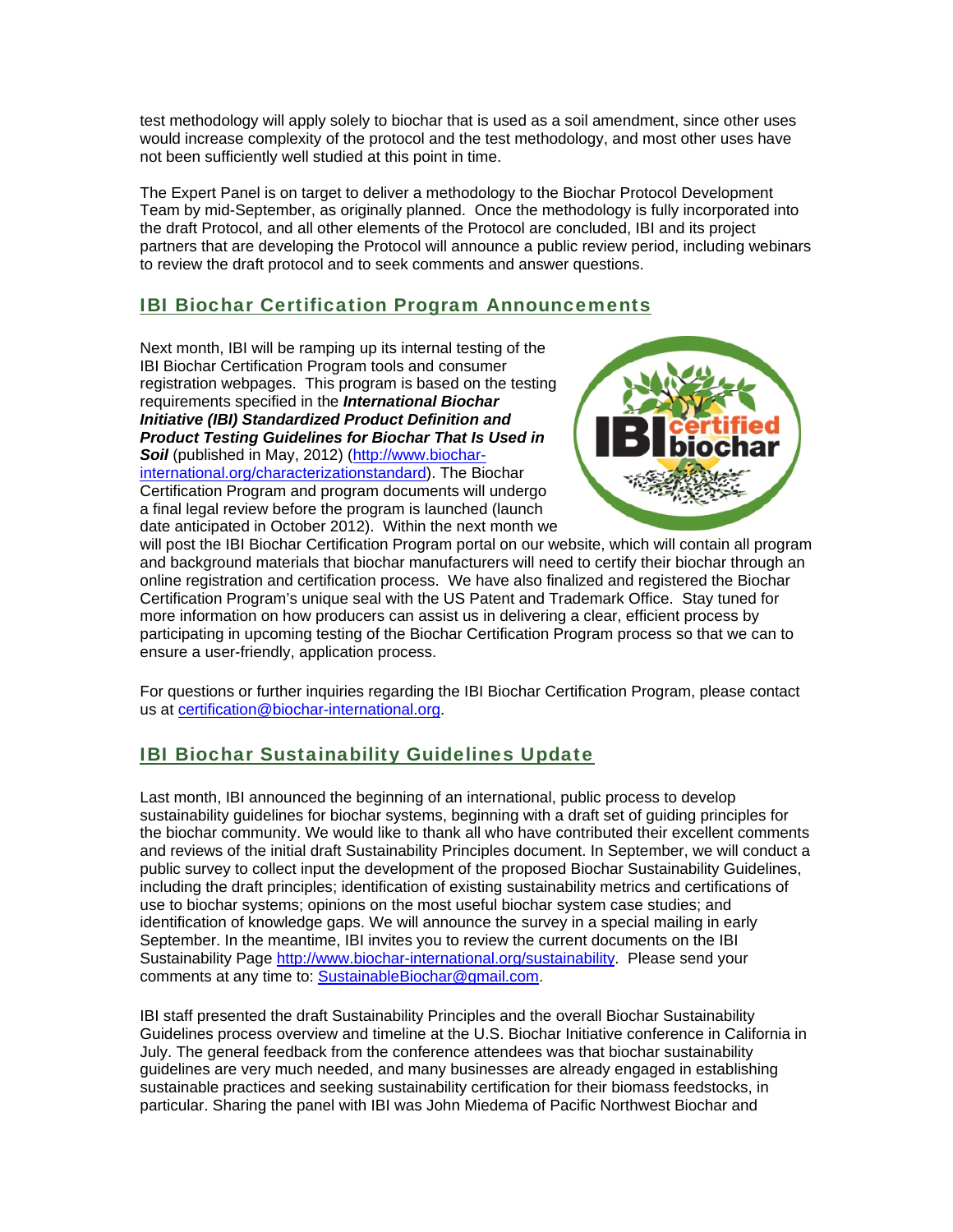Thompson Timber. Mr. Miedema led a team at the U.S. Biochar Initiative to draft a set of protocols for a sustainable U.S. biochar industry. He is also one of the first biochar producers to conduct a Life Cycle Analysis (LCA) of his production system. You can read more about Mr. Miedema in this profile of his company and his work http://www.biocharinternational.org/profiles/Thompson\_Timber. The USBI Biochar Sustainability Protocols (www.biocharinternational.org/sites/default/files/Biochar\_Sustainability\_Protocols\_March\_2011\_Draft.pdf) are

an example of the kind of work that IBI hopes to draw upon to produce comprehensive, internationally applicable Biochar Sustainability Guidelines.

## U.S. Biochar Conference a Great Success



Building on the tradition of successful U.S.-based biochar conferences, the 2012 U.S. Biochar Conference delivered four full days of networking, presentations, updates and announcements, accompanied by delicious local wine and food. Hosted by the Sonoma Biochar Initiative from July 29 – August 1, 2012 at Sonoma State University in Rohnert Park, CA, the event attracted 370 registrants; including 104 presenters from 14 countries (the presentations are available at: http://2012.biochar.us.com/299/2012-us-biochar-conference-presentations; plenary session video is available at: http://sonomabiocharinitiative.org). Mr. Ray Gallian, one of the founding members of the Sonoma Biochar Initiative opened the event (http://2012.biochar.us.com/356/conferenceopening-remarks-ray-gallian) with a speech highlighting the role biochar should play in the world as "one big tool in a toolbox of survival responses" to climate change. The conference was designed to showcase the many facets of biochar—from production, use in soils, characterization, sustainability and carbon sequestration to policy, finance, and economics. In an effort to also highlight the role of California's agricultural heritage and to get participants out into the field, the conference hosted a number of farm tour sessions to give participants the opportunity visit farms and speak with farmers and others working in agriculture.

Moving from a local view to an international view, the conference included a session focusing on biochar developments in China with four presentations from the IBI-hosted Chinese delegation, who had just completed a tour of biochar –related sites in the U.S. These presentations highlighted the national plans in China to utilize crop wastes for biochar production (as well as for fertilizer, food, and fuel), the developments in biochar production systems in China, and a number of pot and field trials performed utilizing different types of biochars and crops. In addition to the 14-person Chinese delegation, attendees traveled from Canada, Brazil, Germany, the U.K., Australia, Nigeria, and Kenya among other countries to highlight their research, companies and projects.

IBI staff, in multiple presentations, highlighted the overall growth of the biochar movement and IBI's role in meeting ongoing challenges (http://www.biocharinternational.org/sites/default/files/Thayer\_Tomlinson\_USBI\_2012\_IBI\_Overview\_final.pdf) and IBI's International Sustainability Guidelines Effort (http://www.biocharinternational.org/sites/default/files/USBI\_Conf\_IBI\_sustainable\_biochar\_7.31.12.pdf). Additionally,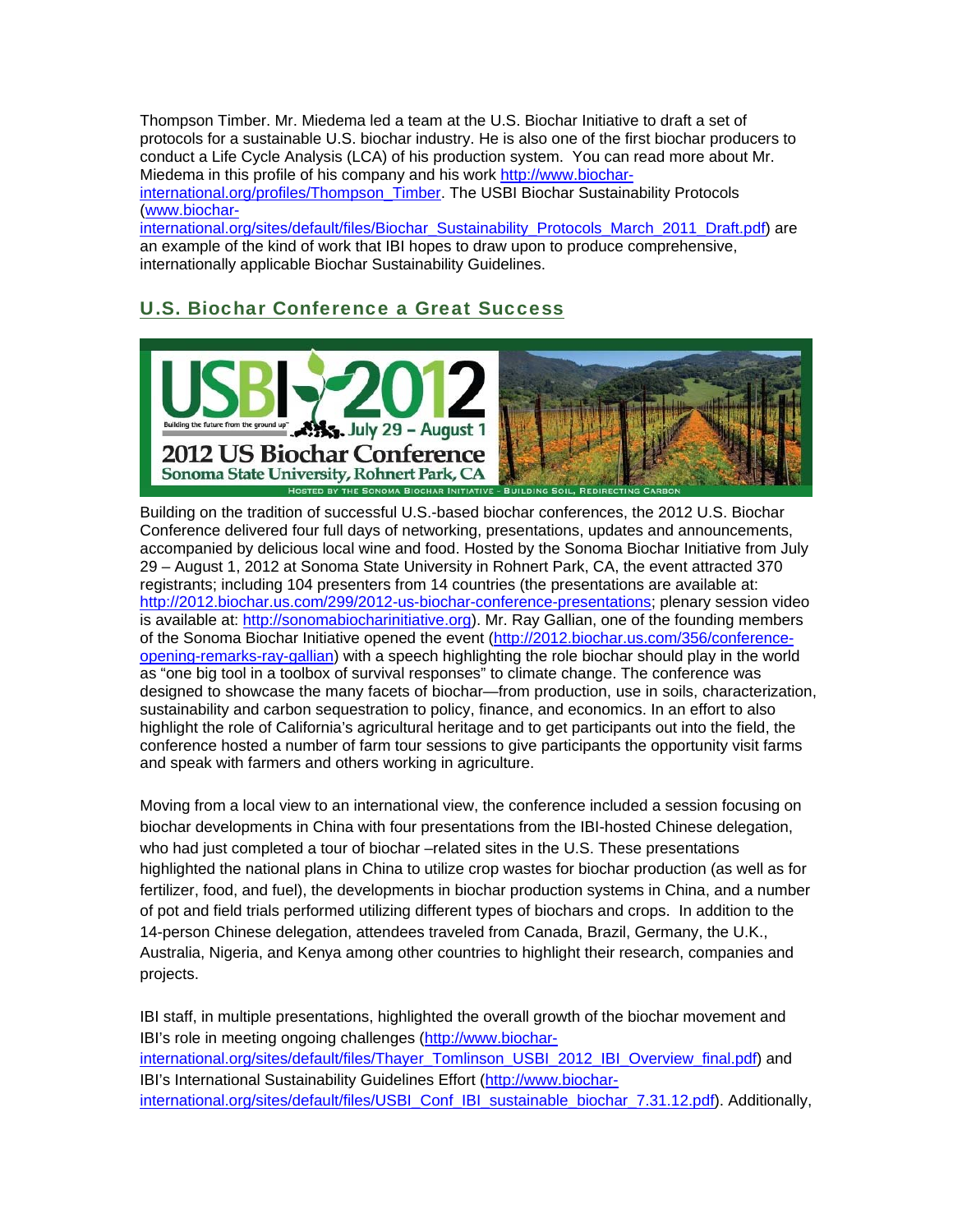IBI Board Chair Dr. Johannes Lehmann presented new research on biochar and its role in carbon sequestration and there was a presentation on the Biochar Carbon Protocol (http://2012.biochar.us.com/sites/2012.biochar.us.com/files/presentations/Blue%20Moon%20Fun d%20Biochar%20Protocol%20US%20Biochar%202012%20Conference%20Presentation\_0.pdf).

Photos of the event can be found here (link to: http://melania.smugmug.com/Events/Biochar-Conference-SSU/24703680\_mShcmL#!i=2020044168&k=jQPczfJ/). The conference organizers also announced that the next U.S. Biochar Conference will be held in October 2013 in Amherst MA.

### Biochar Briefs: News Roundup for August

We update the website daily with new articles on biochar. For more information, please see: http://www.biochar-international.org/newsbriefs.

#### **Australia**

http://www.abc.net.au/rural/tas/content/2012/08/s3569354.htm?site=northtas In northern Victoria, the North East Catchment Management Authority has funded a portable biochar machine, to turn invasive willow wood into biochar for local farms.

#### **Brazil**

http://chicoterra.com/2012/07/16/embrapa-amapa-pesquisa-residuos-de-castanha-do-brasil-paraproducao-de-carvao/

Embrapa Amapa, a unit of the Brazilian Agricultural Research Corporation (Embrapa), is carrying out research on Brazil nut shell biochar. The two-year project, begun in May 2012, will look at appropriate carbonization technologies and evaluate the potential of biochar both for energy use and to improve soil fertility.

#### **China**

http://news.hexun.com/2012-08-10/144632337.html?from=rss

At the Aesthetics and Sustainability Exhibition in Beijing, artist Matsuzaka Asia demonstrates making fertilizer from biochar and kitchen waste. She created a microbial fermentation mix from bacteria collected from China, Japan, and South Korea.

#### **Germany**

http://www.wiesentbote.de/2012/08/03/terra-preta-versuch-am-lehrgut-des-bezirks-oberfranken/ Agronomist Daniel Fischer of the Martin Luther University Halle-Wittenberg is seeing good results after two years of biochar field trials with grain crops in the Upper Franconia region of Bavaria.

http://www.investor-verlag.de/terra-preta-der-wertvolle-humus-der-amazonasureinwohner/109139092/

Scientists at the Berlin Botanic Garden are designing a system to make biochar from the garden's greenwaste and combine it with human waste generated by visitors to produce all the fertilizer and compost needed for the garden.

#### **Kenya**

http://www.greatenergychallengeblog.com/2012/08/21/fueling-agricultural-change-in-westernkenya

Salim Shaban of ACON highlights his work with biochar producing stoves in Western Kenya using water hyacinth in a National Geographic funded project. More information on IBI's role in this project can be found at: http://www.biochar-international.org/National\_Geographic.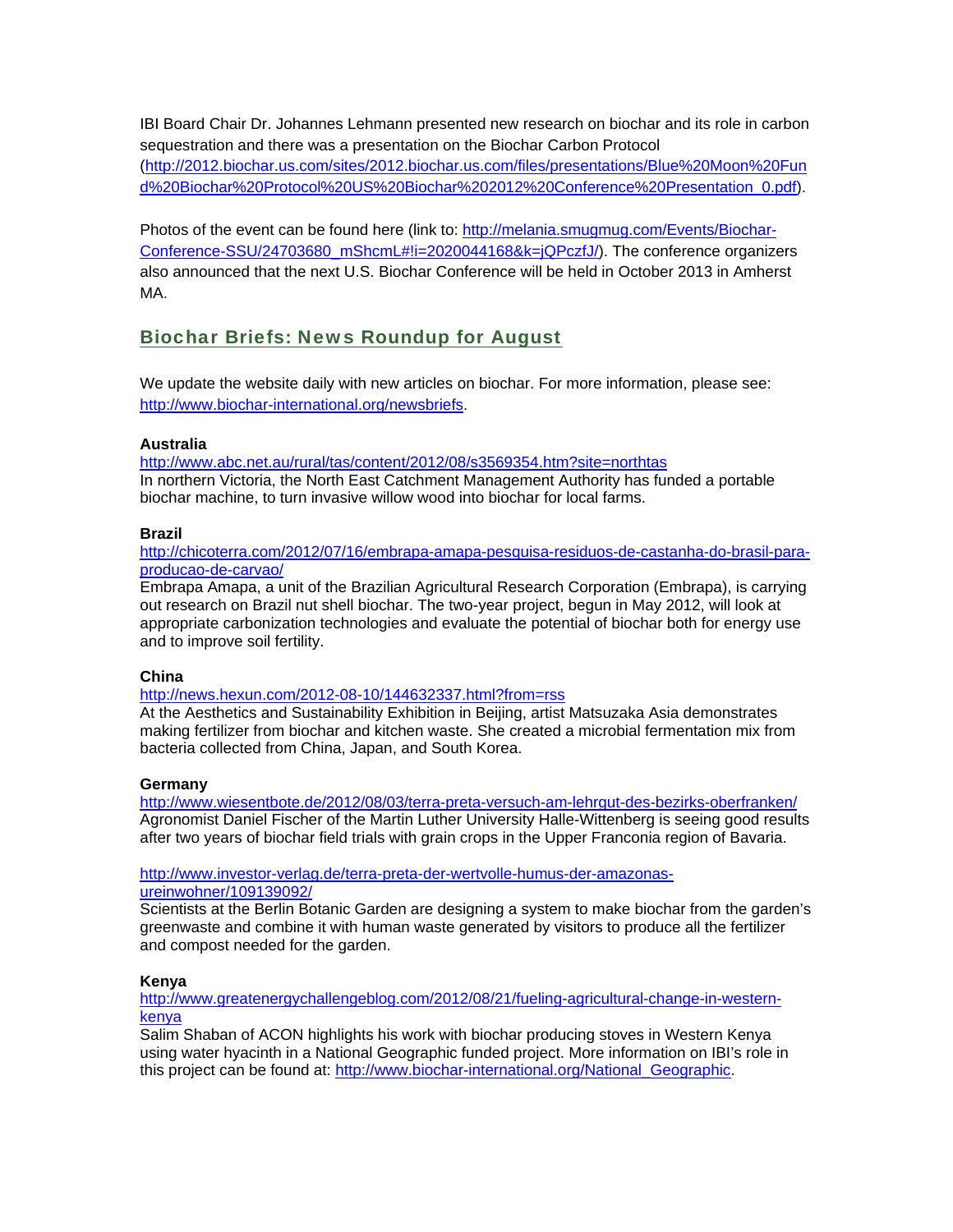#### **New Zealand**

http://www.waste-management-world.com/index/from-the-wires/wire-newsdisplay/1728621551.html

A recap of biochar research at Massey University describes the directions research has taken over the years, exploring the economics of biochar made from wood or sewage, and the effects in different soil types.

#### **Philippines**

http://businessmirror.com.ph/home/regions/31648-sustainable-farmer-uses-humanure-to-closeloop-between-food-production-and-sanitation

The Water, Agroforestry, Nutrition and Development (WAND) Foundation is supporting work in the Philippines to convert human waste from dehydrating toilets into fertilizer using lacto-bacilli, biochar, African night crawler worms, and other organic matter.

#### **United Kingdom**

http://www.labmate-online.com/news/news-and-

views/5/university\_of\_swansea/can\_charcoal\_help\_fight\_climate\_change/21477/ The Welsh Livery Guild has awarded a travel scholarship of £1000 to PhD research student Ian Mugford to allow him to carry out fieldwork on biochar in Italy.

#### http://www.egovmonitor.com/node/52324

The European Bioenergy Research Institute (EBRI) at Aston University in Wales, UK outlines a vision for sustainable, distributed bioenergy from waste biomass using its Pyroformer technology, with biochar as a byproduct.

#### http://www.fwi.co.uk/Articles/27/07/2012/134157/Green-Energy-Farmer-

Green Energy Farmer of the Year finalist Tim Barton grows miscanthus for energy and biochar on his Wiltshire farm.

#### http://www.green-energy-news.com/nwslnks/clips812/aug12016.html

ZeroPoint Clean Tech, Inc. (ZeroPoint) has announced that its second biomass gasification deployment in Newry, Ireland is producing heat, power, and biochar.

#### **United States**

http://www.flatheadnewsgroup.com/whitefishpilot/article\_b492e2c8-ec74-11e1-9fd2- 0019bb2963f4.html

The Algae Aqua-Culture Technology Green Power House in Whitefish, Montana held its first public open house. The bio-refinery produces biochar and power using wood waste and algae. Initial funding was provided by a \$350,000 grant from the Montana Department of Environmental Quality.

#### http://blogs.westword.com/latestword/2012/08/toilet\_cu\_boulder.php

Researchers at Colorado University, Boulder have won a nearly \$780,000 "Reinvent the Toilet" grant from the Gates Foundation to develop their design that uses solar power and biochar to sanitize human waste for return to the soil.

#### http://www.sonomanews.com/News-2012/Biochar-draws-scientists-worldwide/

The recent U.S. Biochar conference drew scientists from around the world, including Joy Ubah, a Nigerian Ph.D. candidate, who came all the way from Africa to learn about low cost pyrolysis units for making biochar that she hopes will help restore soils in her country and combat hunger.

#### http://biomassmagazine.com/articles/7920/ore-working-group-outlines-strategy-to-improvebiomass-industry

The Oregon Forest Biomass Working Group has issued a forest biomass strategy, which includes four key initiatives, including the need to commercialize and develop biomass thermal energy and biochar.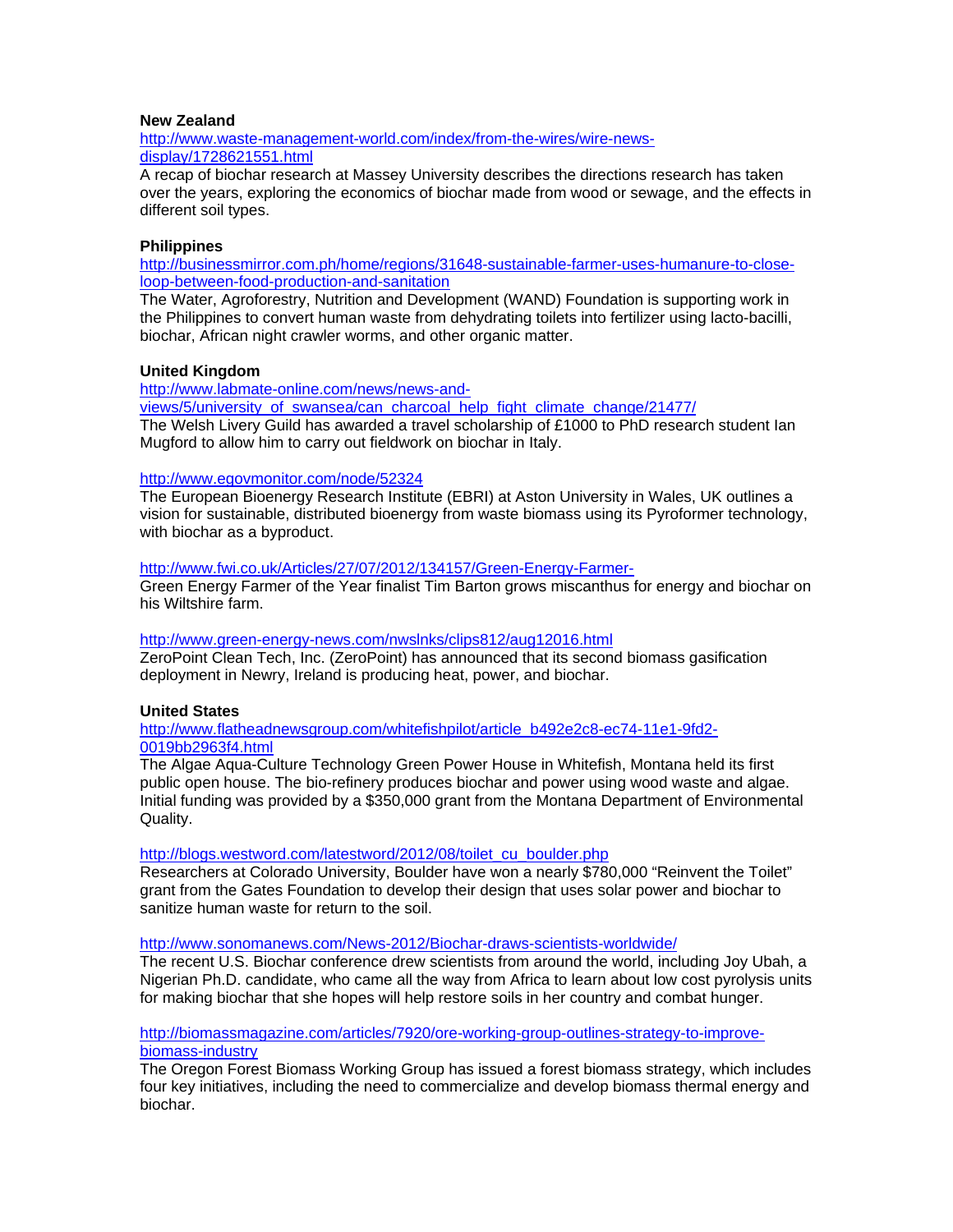## New Pyrolysis Reports Released from Washington State **University**

The Center for Sustaining Agriculture and Natural Resources (CSANR) at Washington State University, through a contract with the Washington Department of Ecology (Ecology) has released the second and third in a series of four reports that review the literature on pyrolysis and biochar production. The second report of the series is a *Literature Review of the Biomass Supply Chain and Preprocessing Technologies, From Field to Pyrolysis Reactor*. This report reviews collection, handling and pretreatment methods for biomass sources from waste, agriculture and forests. It can be found at: http://www.ecy.wa.gov/biblio/1207033.html. The third report is a *Literature Review of Technologies for Product Collection and Refining*. The report describes technologies and methods for bio-oil product recovery and characterization, biochar activation, bio-oil refining strategies and regulatory issues related with deployment of pyrolysis technologies. It can be found at: http://www.ecy.wa.gov/biblio/1207034.html. A final fourth report on sustainable business models for biochar enterprises is in preparation, and will be made available upon completion. Information on the program and the previous reports can be found at http://www.biochar-international.org/biocharwashingtonstate.

## Opportunities in Biochar

- Registration now open: The  $2^{nd}$  Nordic Biochar Seminar (February 14 15, 2013 in Helsinki, Finland); for more information see: http://www.njf.nu/site/seminarRedirect.asp?intSeminarID=459&p=1004.
- Submit Abstract: 1st Mediterranean Biochar Symposium in Italy (January 2013): Call for abstracts (due Oct. 20th); see: http://www.biochar-international.org/node/3602.
- Apply for a Grant: The US Department of Agriculture's Natural Resources Conservation Service (NRCS) announces grants to help farmers and ranchers adapt to drought with \$5 million in Conservation Innovation Grants available for development of novel agricultural practices. NRCS is offering the grants to partnering entities to evaluate innovative, fieldbased conservation technologies and approaches. These technologies and/or approaches should lead to improvements such as enhancing the water-holding capacity in soils. **The deadline to apply for funding is October 15, 2012.** For more information see: http://www.biochar-international.org/node/3558
- Apply for a Grant: The US Department of Agriculture Rural Development is allocating up to \$14 million in grants available for projects that help farmers produce bio-based products from agricultural commodities. The Value-Added Producer Grants program is designed to help agricultural producers enter into value-added activities. Awards may be made for either economic planning or working capital activities related to the processing and/or marketing of valued-added agricultural products. The maximum grant amount for a planning grant is \$100,000 and the maximum grant amount for a working capital grant is \$300,000. **The deadline to apply for funding is October 15, 2012**. For more information see: http://www.biochar-international.org/node/3583.

## Upcoming Calendar Events

- August 31 September 4: CHAB Camp (Combined Heat and Biochar); location Summertown, TN, United States; more information: http://www.biochar-international.org/node/3224.
- September  $9 16$ : 1<sup>st</sup> International Summer School on Biochar; location Potsdam, Germany; more information: http://www.biochar-international.org/node/3179.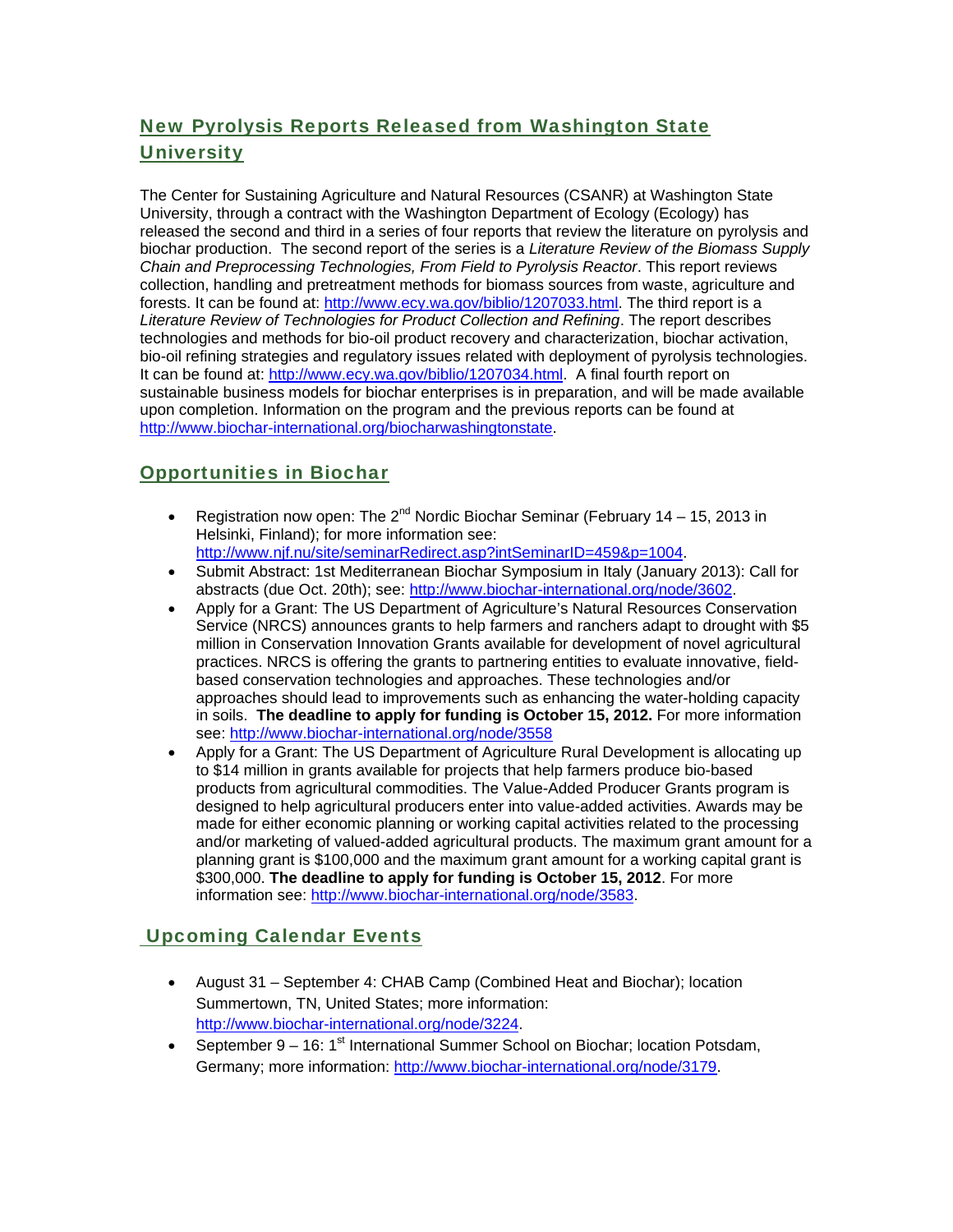- September 10 15: International Training Course on Biochar Production, Testing and Utilisation; location Nanjing, China; more information: http://www.biochar-international.org/node/3239.
- September 16 20:  $4<sup>th</sup>$  International Biochar Congress; Biochar: The Road to Richer Food and a Safer Environment; location Beijing, China; more information: http://www.ibi2012.org.
- September 19: Talk on Biochar to Master Gardeners; location Volusia County, FL, US; more information: http://www.biochar-international.org/node/3390.
- October 10 11: Biogas USA West; location San Francisco, CA, USA; more information: http://www.biochar-international.org/node/3301.
- October 17 19: RETECH 2012; location: Washington DC, USA; more information: http://www.biochar-international.org/node/3083.

See the IBI Calendar page for more events. To add an event to the calendar, send the information to info@biochar-international.org.

### Recently Published Biochar Research

IBI tracks all published research on biochar and includes it in our online bibliography. The following articles were added in the last month. Please visit the website bibliography for more information on any of these articles. Due to copyright, we cannot provide full copies of articles unless we have permission from the publisher. If you have published work that is not included, please email us.

Cheng, Hongguang; Xinqing Lee; Like Zhang; Bin Fang; Fang Yang (2012). The Deviation on the Determination of Microbial Biomass Carbon in Biochar Amendment Soil with Fumigation Extraction. Journal of Agricultural Science. Vol. 4, No 9.

Deveci, Hüseyin; Yakup Kar (2012). Adsorption of hexavalent chromium from aqueous solutions by bio-chars obtained during biomass pyrolysis. Journal of Industrial and Engineering Chemistry.

Dou, Lei; Masakazu Komatsuzaki; and Mitsuhiro Nakagawa (2012). Effects of Biochar, Mokusakueki and Bokashi application on soil nutrients, yields and qualities of sweet potato. International Research Journal of Agricultural Science and Soil Science. Vol. 2(8) pp. 318-327. http://interesjournals.org/IRJAS/Pdf/2012/August/Dou%20et%20al.pdf.

T. Echterhof, H. Pfeifer (2012). Study on biochar usage in the electric arc furnace. http://www.researchgate.net/publication/215714915\_Study\_on\_biochar\_usage\_in\_the\_electric\_ar c\_furnace.

Fischer, Daniel; Bruno Glaser (2012). Synergisms between Compost and Biochar for Sustainable Soil Amelioration. Management of Organic Waste. DOI: 10.5772/31200. http://www.intechopen.com/books/management-of-organic-waste/synergism-between-biocharand-compost-for-sustainable-soil-amelioration.

Freddo, Alessia; Chao Cai; Brian J. Reid (2012). Environmental contextualisation of potential toxic elements and polycyclic aromatic hydrocarbons in biochar. Environmental Pollution. Volume 171. Pages 18–24.